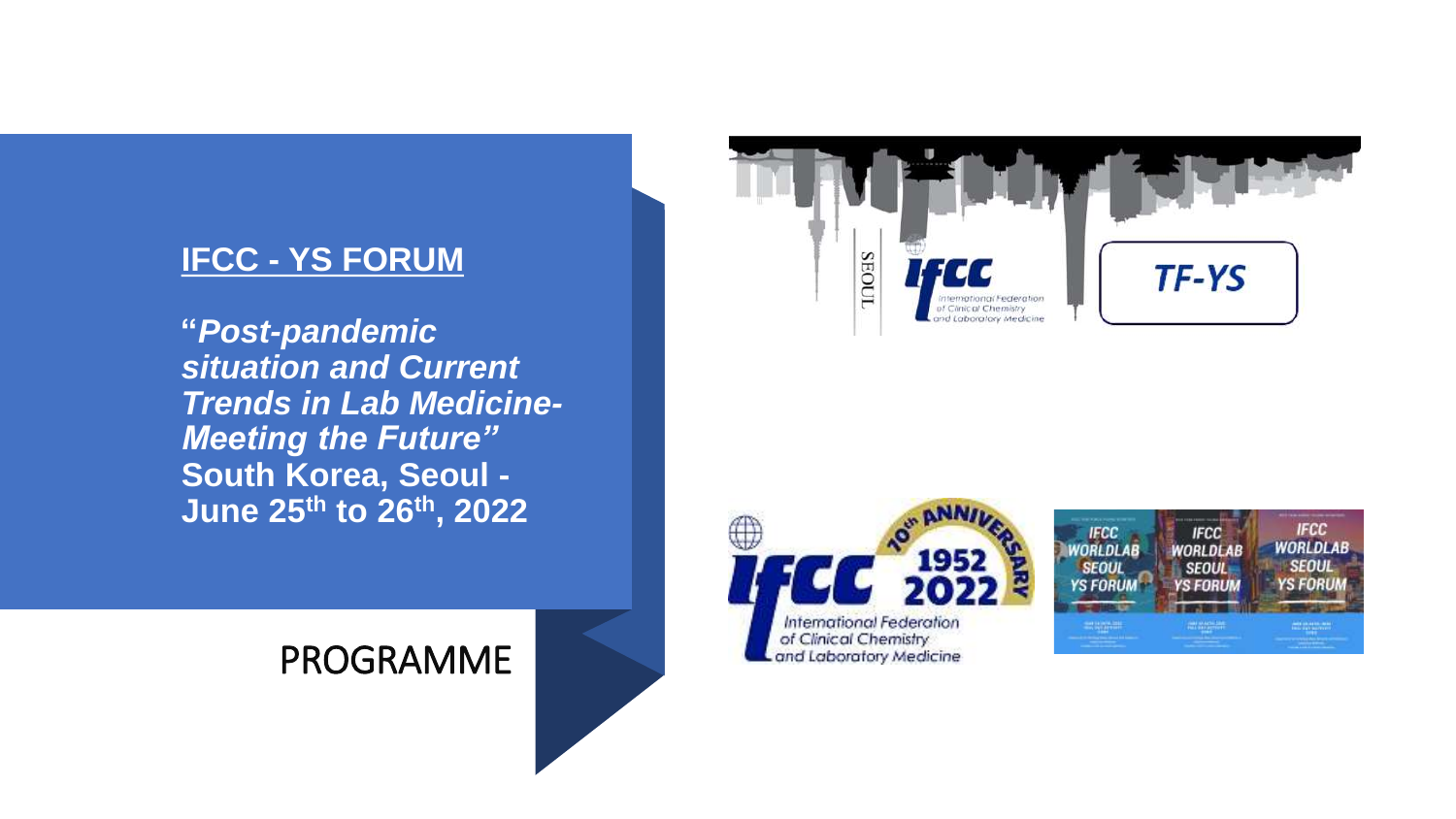



## DAY 1: June 25, 2022

**Registrations** 

### Session  $1 -$  [Register here](https://www.workcast.com/register?cpak=7089623577028485)

TF-YS

|  |  | 08:30am - 09:00am KST |  |
|--|--|-----------------------|--|
|--|--|-----------------------|--|

- 09:00am 09:15am KST OPENING CEREMON with the participation of
	- o Prof Khosrow Adeli, IFCC President
	- o Prof Tomris Ozben, FORUM Consultant
- 09:15am 11:15am KST SESSION 1 (2.0 hrs)

### Theme:

The future transformation of Lab Medicine in a Time of «Disruptive Innovations»

Coordinators:

Ashlin Rampul and Udara Senarathne

• 11:15 – 11:30 TEA BREAK (15 mins)

|   | Workflow                                                                            | Presentations                                                                                              | <b>Speakers</b>                   |
|---|-------------------------------------------------------------------------------------|------------------------------------------------------------------------------------------------------------|-----------------------------------|
|   | Presentations related to the<br>theme                                               | Healthcare & Medical Laboratory-<br><b>Gateway of Major Transformations</b>                                | Tara Rolić (HR)                   |
| Y |                                                                                     | <b>Changing Lab Environment- Perspective</b><br>from Young Scientist                                       | <b>Mohammed Al Haddad</b><br>(PS) |
|   |                                                                                     | Role of Lab Professionals in Clinical<br>settings - bench to bedside                                       | Yunika Puspa Devi (ID)            |
|   | IFCC-TF-YS activity related with<br>the topic                                       | <b>Webinars Series</b>                                                                                     |                                   |
|   | Training on a soft skill/personal<br>competency related to this<br>theme/discussion | Cost effective implementation of<br>innovative technologies - Point of care vs<br>total laboratory testing | <b>Ashlin Rampul (ZA)</b>         |
|   |                                                                                     | Integrating information technology to<br>laboratory                                                        | <b>Udara Senarathne (LK)</b>      |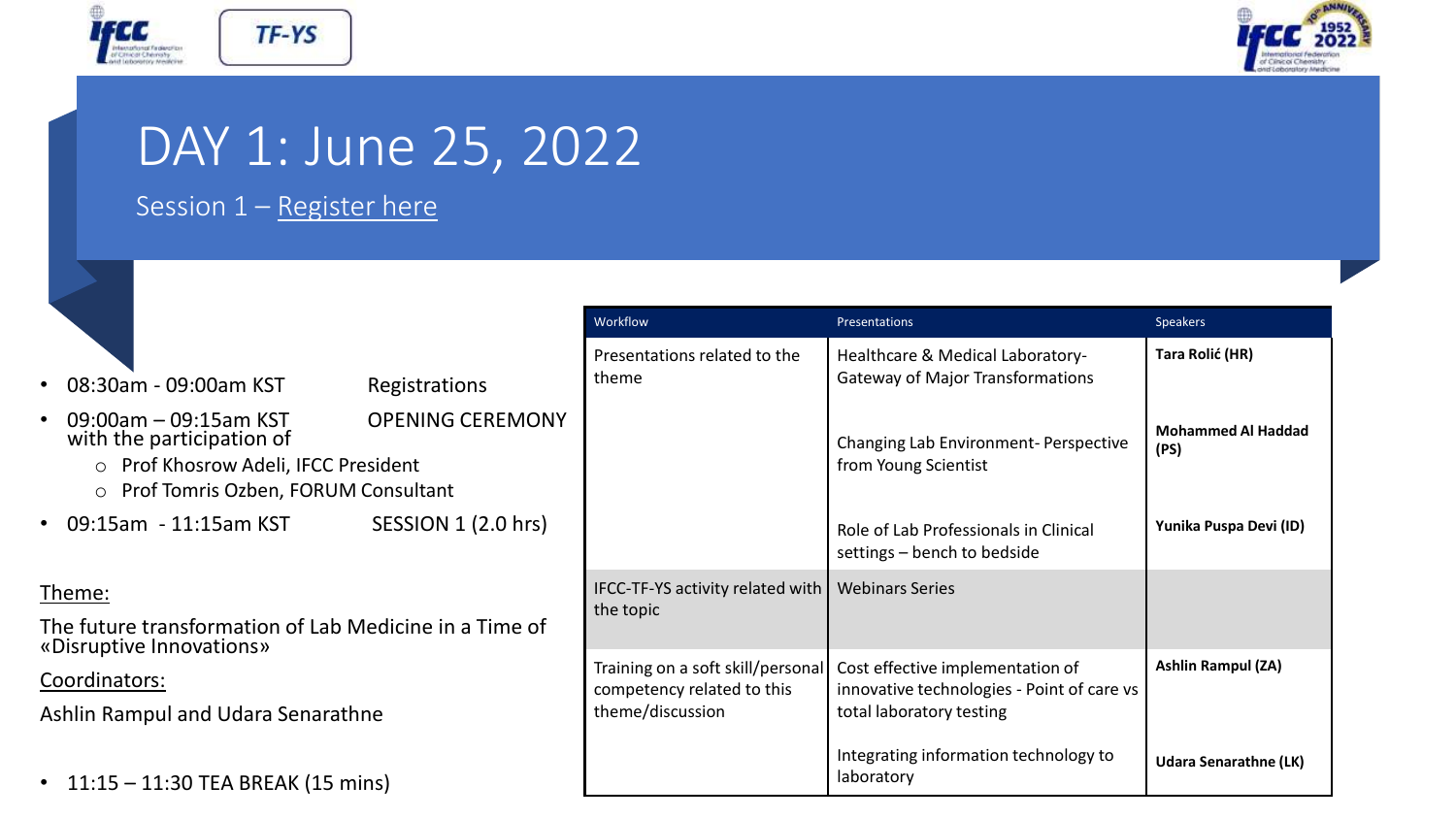



## DAY 1: June 25, 2022

## Session 2 – Register here

• 11:30am - 1:30pm KST SESSION 2 (2.0 hrs)

### Theme:

Training in our profession worldwide and networking.

### Coordinators:

Claudia Imperiali and Giulia Sancesario

• 13:30 - 14:00 LUNCH TIME (30 mins)

| Workflow                                                                                                                       | Presentations                                                                                                                        | <b>Speakers</b>              |
|--------------------------------------------------------------------------------------------------------------------------------|--------------------------------------------------------------------------------------------------------------------------------------|------------------------------|
| Presentations related to the<br>theme                                                                                          | Global survey results                                                                                                                | Claudia Imperiali (ES)       |
|                                                                                                                                | Education & Training transformation in digital era<br>4.0                                                                            | Josep Miquel Bauça (ES)      |
|                                                                                                                                | Harmonization in education (idea) curriculum                                                                                         | <b>Udara Senarathne (LK)</b> |
|                                                                                                                                | Laboratory role in Humanitarian missions                                                                                             | Elodie Lebredonchel (FR)     |
| IFCC-TF-YS activity related with<br>the topic                                                                                  | Networking with IFCC, Lab-Surfing programme,<br>PSEP, Webinars, Capillary program, MediGames                                         |                              |
| Job Opportunities for Clinical<br>Chemistry                                                                                    | Working in<br>1. Research<br>2. Hospital (University, State, Private, etc)<br>3. Private Lab-corporate<br>4. Industry<br>5. Start up |                              |
| Science excursion: virtual visit of<br>a lab/presentation by a YS of the<br>structure of its lab, or of a specific<br>activity | Virtual visit - example of implementation of<br>innovative technologies or reorganization after<br>the pandemic.                     |                              |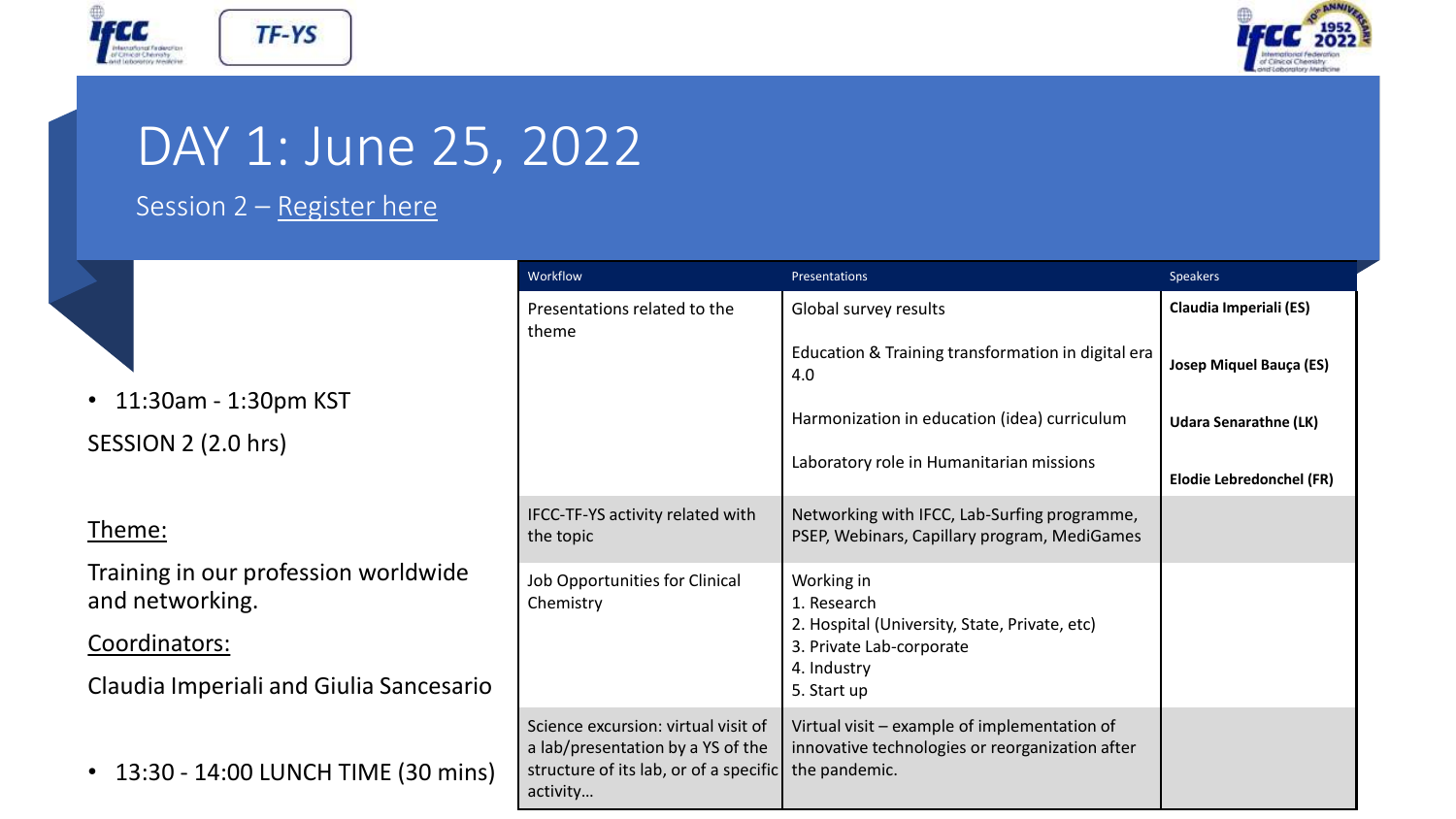



# DAY 1: June 25, 2022

## Session 3 FOR ON-SITE PARTICIPANTS ONLY

| $\bullet$ | $2:00$ pm – 6:00pm KST |  |  |
|-----------|------------------------|--|--|
|-----------|------------------------|--|--|

Lab visit organized together with the local organizing committee

(Dr. Yeo-Min Yun (Secretary General of COC) and Prof Junghan Song (Chairman, Congress Organizing Committee)

• EVENING - SOCIAL GATHERING & KNOWING EACH OTHER

| <b>Time</b> | Schedule                                                    | Remark                                                                                                                                                                       |
|-------------|-------------------------------------------------------------|------------------------------------------------------------------------------------------------------------------------------------------------------------------------------|
| 14:00       | Meet at COEX, in front of the main entrance<br>(North Gate) |                                                                                                                                                                              |
|             | Transportation                                              | About 40~50min.                                                                                                                                                              |
| 15:00-16:00 | Green Cross Laboratories (GCLabs) Visit                     | [Green Cross Laboratories]<br>GC Biopharma, 107 Ihyeon-ro 30-<br>beongil, Giheung-gu,<br>Yongin-si, Gyeonggi-do<br>(303 Bojeong-dong, Giheung-gu,<br>Yongin-si, Gyeonggi-do) |
|             | Transportation                                              | About 20min                                                                                                                                                                  |
| 16:30-17:30 | Seoul National University Bundang Hospital Lab<br>Visit     | [Seoul National University Bundang<br>Hospital]<br>82, Gumi-ro 173 Beon-gil, Bundang-gu,<br>Seongnam-si, Gyeonggi-do 13620                                                   |
|             | Transportation                                              | About 40~50min.                                                                                                                                                              |
| 18:30       | <b>COEX</b>                                                 |                                                                                                                                                                              |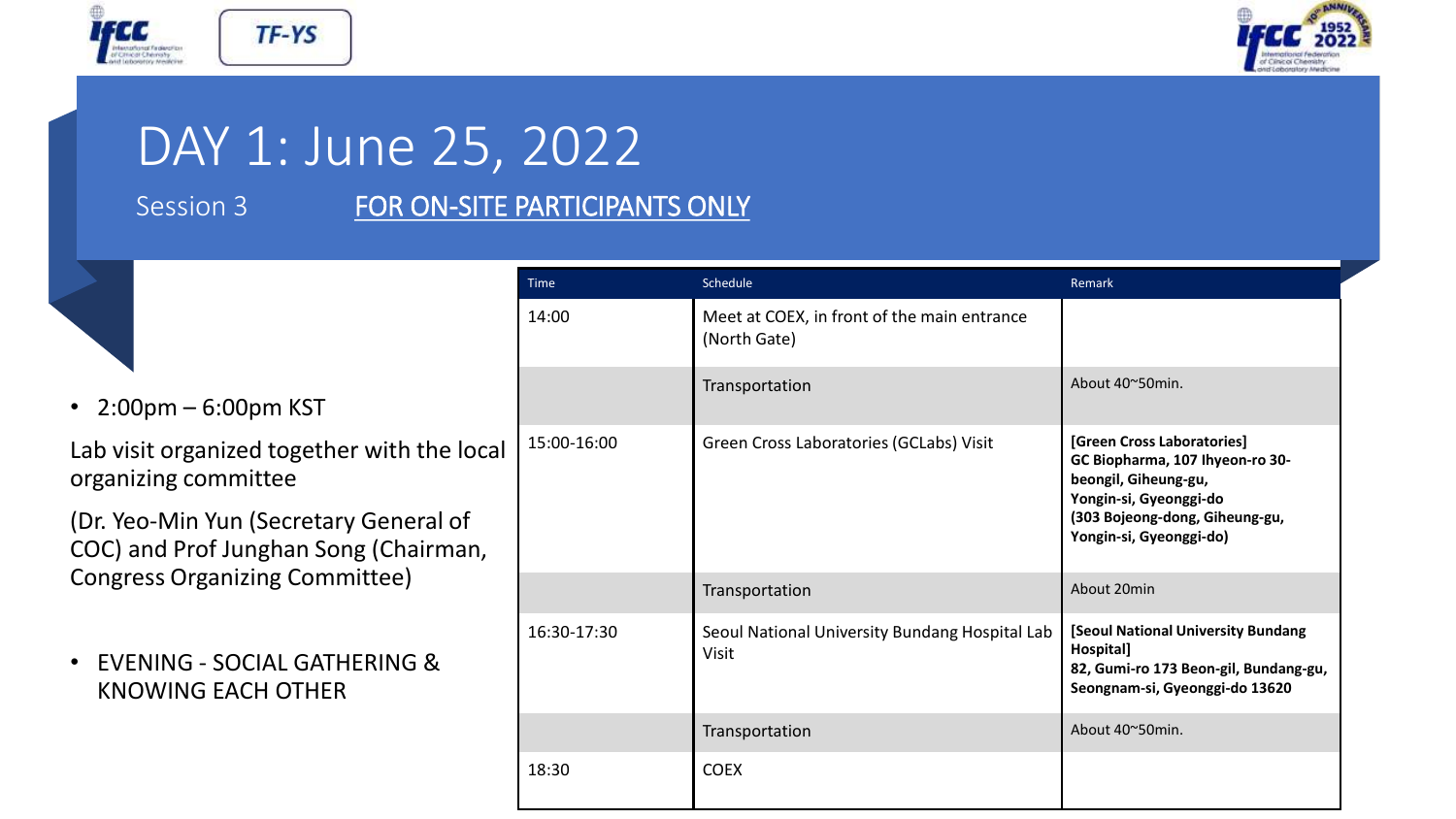



# DAY 2: June 26, 2022

## Session 4 – Register here

|  | • 08:30am - 10:30am KST |
|--|-------------------------|
|  |                         |

SESSION 4 (2.0 hrs)

Theme:

"Laboratory Management, Leadership & Teamwork"

Coordinators:

Santiago Fares Taie

• 10:30 - 10:45 COFFEE BREAK (15 mi

|      | Workflow                                                                                                                    | Presentations                                                      | <b>Speakers</b>                        |
|------|-----------------------------------------------------------------------------------------------------------------------------|--------------------------------------------------------------------|----------------------------------------|
|      | Presentations related to the theme                                                                                          | "Leadership & Team Development:<br>Success Together"               | <b>Tamar Ramishvili (GE)</b>           |
|      |                                                                                                                             | Young Scientist: Career prospect,<br>research, and networking      | <b>Othaniel Philip Balisan</b><br>(PH) |
|      |                                                                                                                             | Practical knowledge and skills<br>management-Sedef Yenice          | <b>Sedef Yenice (TR)</b>               |
| &    |                                                                                                                             | How to lead a lab from a person who<br>became a chief one year ago | Prasenjit Mitra (IN)                   |
|      | IFCC-TF-YS activity related with the topic                                                                                  | <b>Mentorship Programme</b>                                        |                                        |
|      | Training on a soft skill/personal<br>competency related to this<br>theme/discussion                                         | Time Management Tips for Young Lab<br><b>Scientists</b>            | Intan W. Masfufa (ID)                  |
| ins) | Science excursion: virtual visit of a<br>lab/presentation by a YS of the structure<br>of its lab, or of a specific activity | Virtual visit - focus on team working.                             |                                        |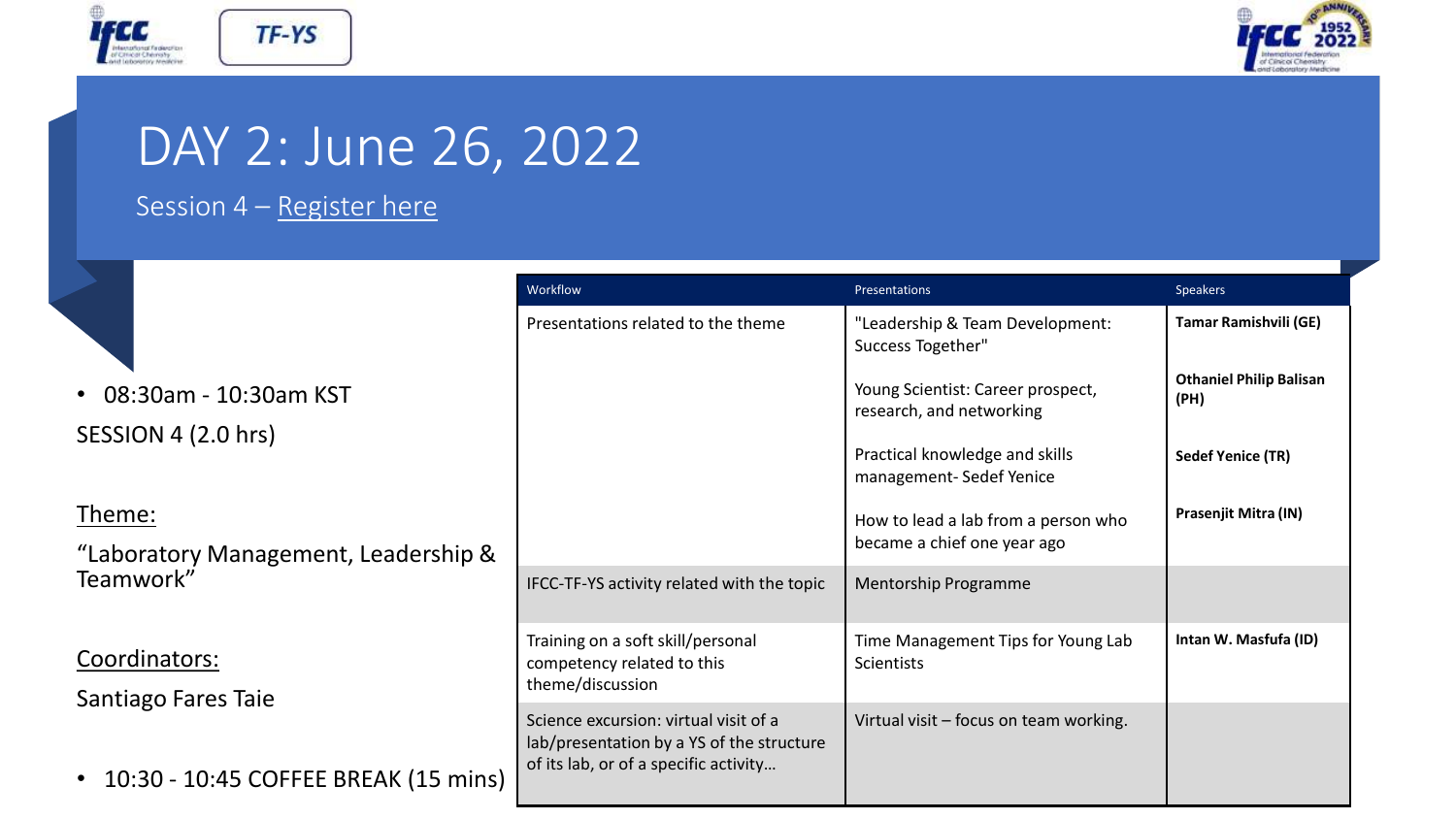



# DAY 2: June 26, 2022

Session 5 – Register here

• 10:45am – 12:45am KST

SESSION 5 (2.0 hrs)

### Theme:

"Empowering Evidence Base Medicine thought Clinical laboratory Research - Best Practices for Today's Laboratory Scientists"

### Coordinators:

Intan W. Masfufa and Udara Senarathne

• 12:45 - 13:00 SESSION 7: Closing Ceremony

| Workflow                                                                            | <b>Presentations</b>                                                                   | <b>Speakers</b>              |
|-------------------------------------------------------------------------------------|----------------------------------------------------------------------------------------|------------------------------|
| Presentations related to the<br>theme                                               | Dos and Dont's of Clinical Laboratory<br>Research                                      | Sean Campbell (US)           |
|                                                                                     | Green labs                                                                             | <b>Tomris Ozben (TR)</b>     |
|                                                                                     | Challenges from a Clinical Lab Research                                                | Miklós Fagyas (HU)           |
|                                                                                     | Selecting a topic for your research to<br>make an actual impact in your<br>institution | Antigoni<br>Poulopoulou (GR) |
| IFCC-TF-YS activity related with<br>the topic                                       | TF-YS research guide                                                                   |                              |
| Training on a soft skill/personal<br>competency related to this<br>theme/discussion | Protocol writing: a Secret to be<br>Productive in Research                             | Mundllamudi<br>Prasad (IN)   |